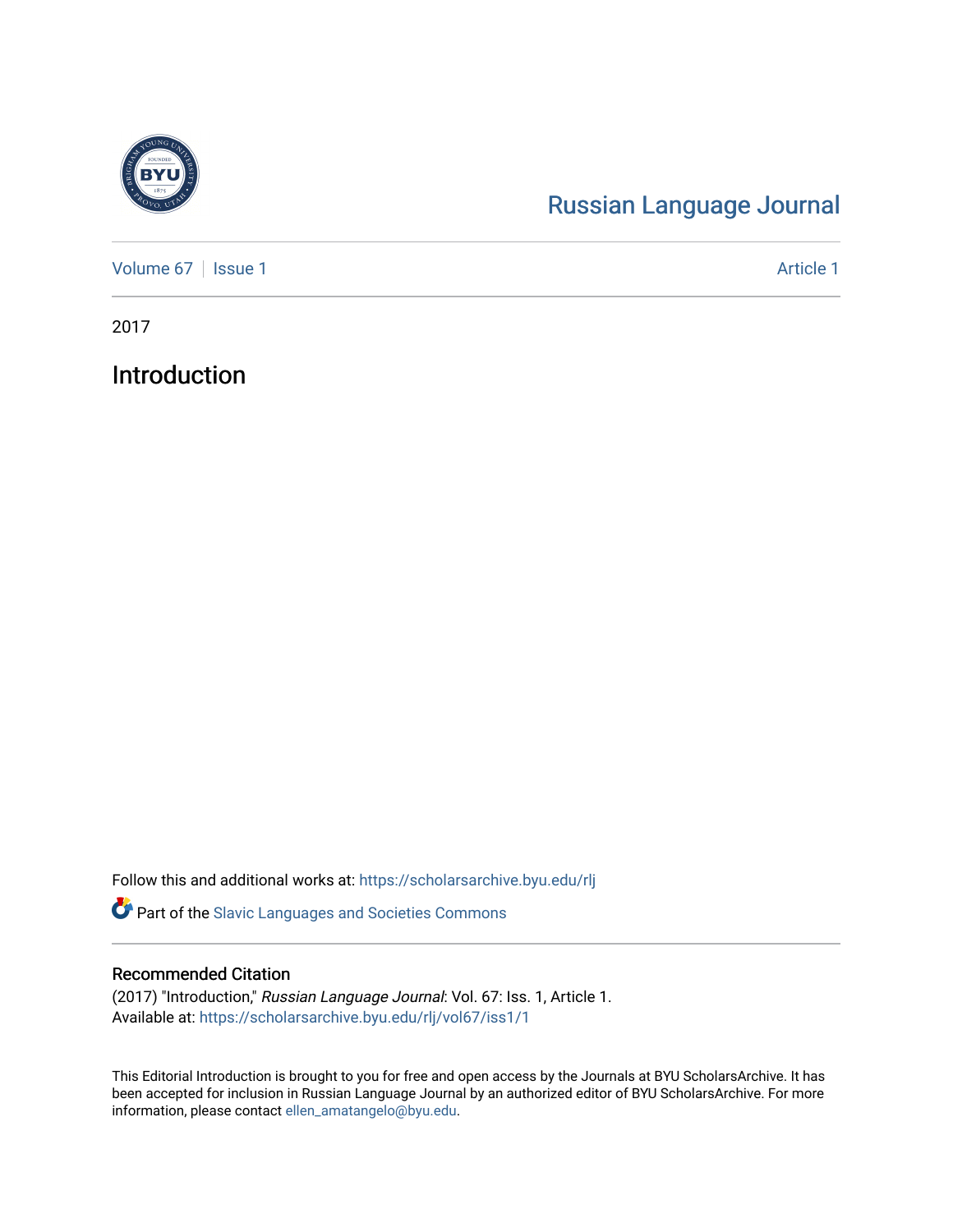## **Introduction**

The publication of Volume 67 of *Russian Language Journal* is marked by great sadness at the passing of our friend and colleague, Olga Kagan. Professor Thomas Garza, president of the American Council of Teachers of Russian has written about Professor Kagan's many accomplishments as well as her service to the profession. *RLJ* will publish an issue in her honor; look for a call for papers in the coming months.

In addition to remembering the service of Olga Kagan, the new editorial team of *Russian Language Journal*, wishes to thank our outgoing editors, Dr. William Rivers, editor in chief of *RLJ* from 2008 through 2016, and Dr. Michael Gorham, associate editor for book reviews since 2014. Under their leadership, *RLJ* has grown in reputation and visibility. The new editorial team, including Dr. Cori Anderson of Rutgers University as associate editor for book reviews, assures our readers that we will continue to uphold the standards set by our predecessors.

With apologies for the delay, we introduce to you Volume 67 of *Russian Language Journal.* Our delay in publication for Volume 67 derives from the very high standards for *RLJ*, upheld by our Editorial team, reviewers, and the American Council of Teachers of Russian. Our acceptance rate remains below 30%. In an effort to maintain our standards and in a year without a special issue, we took somewhat longer to assemble the articles in this issue.

This volume of *RLJ* includes three articles received through our regular, double-blind peer review process, and two book reviews. In our first section, Pedagogy and Practice, Andrea Liebschner describes an approach to teaching Russian media at the advanced level, grounded in theories of multiliteracies. Olesya Kisselev and Anna Alsufieva utilize a large corpus of student writing for an in-depth analysis of syntactic development in Russian language learners. The Linguistics section features one article focused on the social and cultural aspects of Russian advertisements, examining the qualities that make them uniquely Russian.

Finally, on behalf of the editorial team, let me express our thanks to all who submitted and reviewed this year for the *Russian Language*